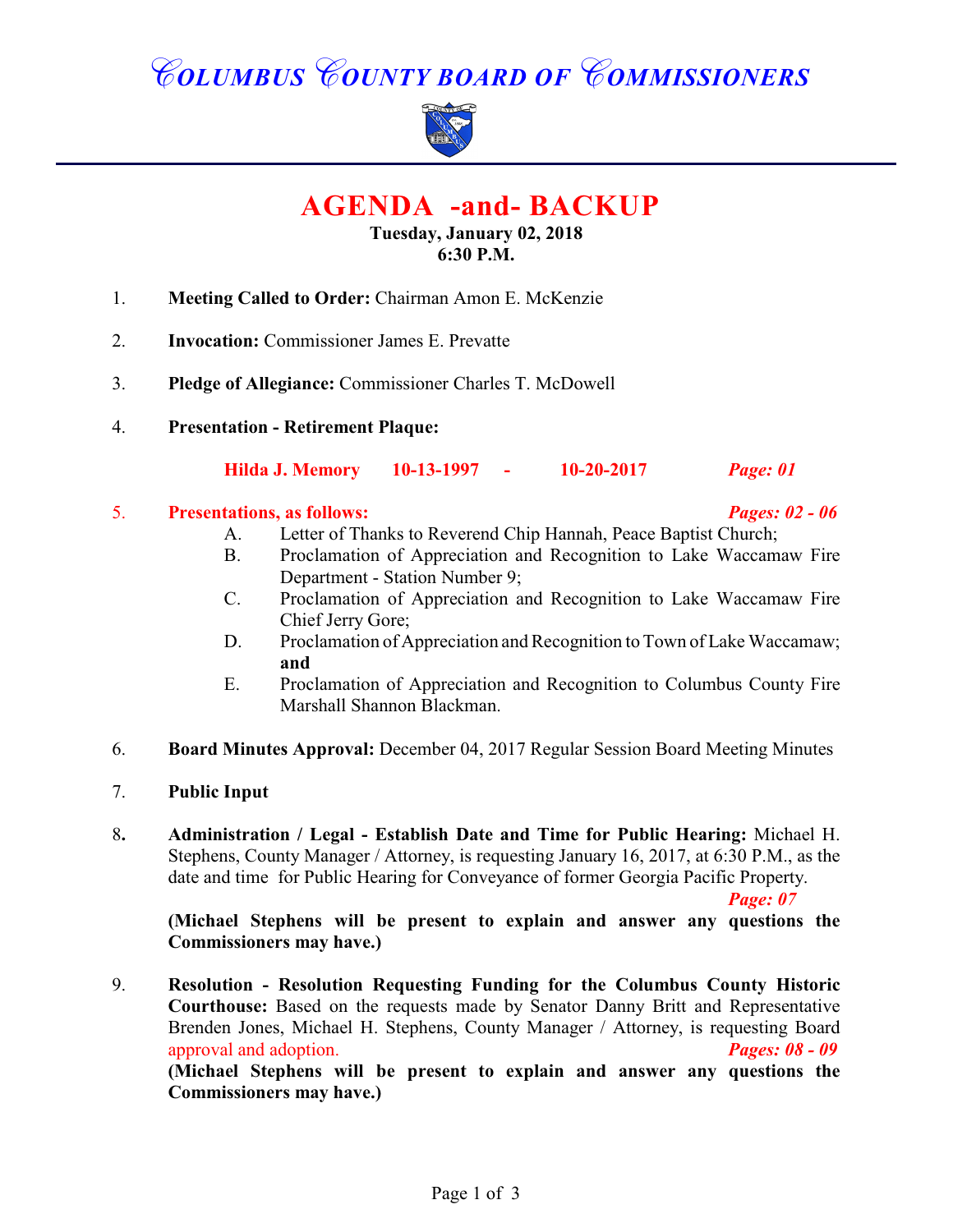- 10. **Soil and Water Conservation Departmental Update:** Edward Davis, Soil and Water Conservation Director, will deliver a Departmental Update to the Board. *Pages: 10 - 12* **(Edward Davis will be present to deliver update and answer any questions the Commissioners may have.)**
- 11. **Appointments Committee/Boards:** June B. Hall, Clerk to the Board, is requesting the following appointments/re-appointments/replacements be made to the following boards/committees. *Page: 13*

**(June B. Hall will be present to explain and answer any questions the Commissioners may have.)**

| <b>COMMITTEE</b>                          | ZONE/<br>EВ | PERSON(S)                  | <b>EXPIR.</b><br><b>DATE</b> |
|-------------------------------------------|-------------|----------------------------|------------------------------|
| Nursing Home Community Advisory Committee | EB          | Ina Brown<br>-5 Vacancies- | 11-01-2017                   |
| <b>Planning Board</b>                     |             | Al Leonard (Resigned)      | 09-30-2017                   |
| Tourism Development Authority             |             | Vacancy (Diane Ward)       | 12/2016                      |

#### **RECESS REGULAR SESSION and enter into COMBINATION MEETING of COLUMBUS COUNTY WATER and SEWER DISTRICTS I, II, III, IV and V BOARD MEETING**

12. **Columbus County Water and Sewer Districts I, II, III, IV and V - Approval of Board Meeting Minutes:**

December 04, 2017 **Combination Meeting** of Columbus County Water and Sewer Districts I, II, III, IV and V Board Meeting **(5 sets)**

13. **Columbus County Water and Sewer District V - Old Dock Elementary School Water Project:** Harold Nobles, Public Utilities Director, is requesting approval of the low bid received from Herring-Rivenbark on December 21, 2017, approval of the contract after review/approval by Manager/ Attorney Mike Stephens, **and** Notice to Proceed.

*Pages: 14 - 16*

**(Harold Nobles will be present to explain and answer any questions the Commissioners may have.)**

14. **Columbus County Water and Sewer District V - Old Dock Elementary School Water Project:** Harold Nobles, Public Utilities Director, is requesting approval of the Well Site Option Agreement by and between F.&E. Family Investments, LLC and Columbus County Water and Sewer District V, for the Old Dock Elementary School Water Project.

*Pages: 17 - 24*

**(Harold Nobles will be present to explain and answer any questions the Commissioners may have.)**